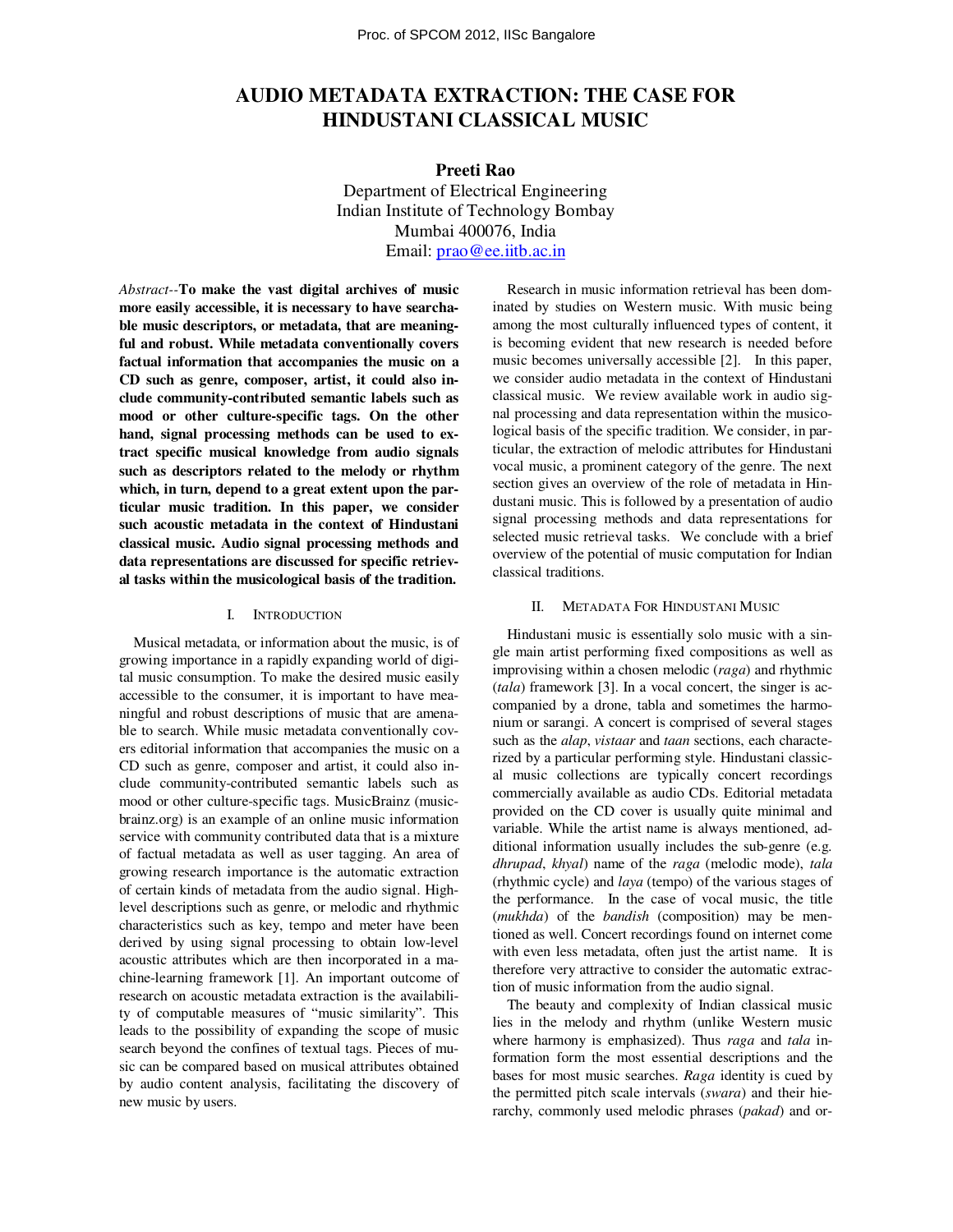namentation. In principle, audio processing can be applied to achieve a full transcription of the audio that would be useful for retrieval based on melody or rhythm, as well as in musicology research and pedagogy, considering especially the absence of written scores in this oral tradition. In the next section, we discuss the audio processing challenges and present some methods that address these.

#### III. SIGNAL PROCESSING

The melody of a piece of music is related to the timevarying pitch of the predominant voice. In the case of vocal music, this is the "tune" held by the singer. A melody is represented by a sequence of notes each specified by its pitch and duration. In the case of Indian classical music, a discrete-pitch note representation is inadequate due the importance of ornamentation (various shapes of pitch variation in time) and specific context dependent intonation of *swaras* (scale intervals). The rhythm is specified by the *tala* which relates to the arrangement of tabla strokes in a rhythmic cycle. The vocal pitch and tabla stroke onsets are low-level acoustic features, relating to melody and rhythm respectively, that can be detected by suitable signal processing methods as discussed next.

## *A. Vocal pitch detection*

In Hindustani classical vocal music, the accompanying instruments include the drone (tanpura), tabla, and often, the harmonium as well. The singing voice is usually dominant and the melody can be extracted from the detected pitch (i.e. fundamental frequency, F0) of the predominant source in the polyphonic mix. Melody detection involves identifying the vocal segments and tracking the pitch of the vocalist. The tanpura and harmonium are strongly pitched instruments. A conventional monophonic pitch detector based on assumptions of a single harmonic source is unsuitable, and it is necessary to extract the instantaneous F0's of all the concurrent pitched sources as an intermediate stage. Next, pitch saliency and continuity constraints can be applied to estimate the predominant pitch corresponding to the melodic voice. An example of such a pitch detector specifically developed for tracking the singing voice uses sinusoids detected by short-time spectral analysis to identify the multiple pitches present locally. These are subsequently pruned based on estimated harmonic source strength and continuity in time [4]. On occasion when an accompanying instrument such as the harmonium is relatively loud, the system tracks two pitch contours simultaneously and uses the difference in temporal characteristics (steady pitches of the harmonium versus the more continuously varying pitches of the singing voice) to select the vocal melody. The same characteristics are used to eliminate the purely instrumental regions from the tracked pitch contour [5].

Apart from interference from pitched accompaniment, pitch detection is complicated by the nature of pitch variation. Hindustani vocal music is characterized by precisely intoned steady notes as well as rapid pitch modulations including transitions between notes and ornamentation. Often specific ornaments are characteristic of a particular raga hinting at the importance of accurate pitch tracking in melody-based retrieval tasks. In regions of rapid pitch variation, the harmonic components are highly nonstationary and the accuracy of the initial short-time spectral analysis depends critically on the window duration. While longer windows improve the frequency resolution of slowly varying harmonic components, regions of rapid pitch variation require analysis windows to be short enough for the accurate estimation of instantaneous frequencies and amplitudes. Automatically adapting the window length to the underlying signal characteristics may be achieved efficiently by the maximization of a signal sparsity measure computed from the short-time spectrum at each analysis instance [6]. A "sparse" short-time spectrum is expected to have more concentrated components and hence provides for more accurate detection of sinusoidal parameters. The normal analysis window duration of 40 ms is reduced to 30 or 20 ms depending on the rate of variation of the signal components within the window.

Fig. 1 shows the spectrogram of an audio segment extracted from a concert of famous *khyal* vocalist Kishori Amonkar in the *raga* Deskar, *tala* Tintal (16 beat) and Vilambit (slow) *laya*. The 30 sec long clip is a section of the *bol-alap* where she improvises in the *bandish* Piya Jaag. We see the distinct vocal regions marked by the strong and rapidly varying voice harmonics in a background of tanpura, harmonium and swarmandal partials that are relatively stable. We also observe the strong low frequency components of the tabla in the region below 100 Hz. These arise from the tabla strokes (thin vertical lines) and decay rapidly. Superimposed on the spectrogram is the detected vocal pitch contour in white. We observe that it captures the time-varying vocal pitch accurately.

## *B. Rhythm detection*

The *tala* is the rhythm structure comprising of equal duration beats divided into subgroups. The exact structure of a cycle is represented by the sequence of tabla *bols*. However detecting and identifying individual *bols* in the signal mixture of voice and instruments is challenging. Identifying prominent periodicities in the sequence of strokes is more practical and can reveal the musical meter (e.g. duple, triple) and the tempo of the piece [7].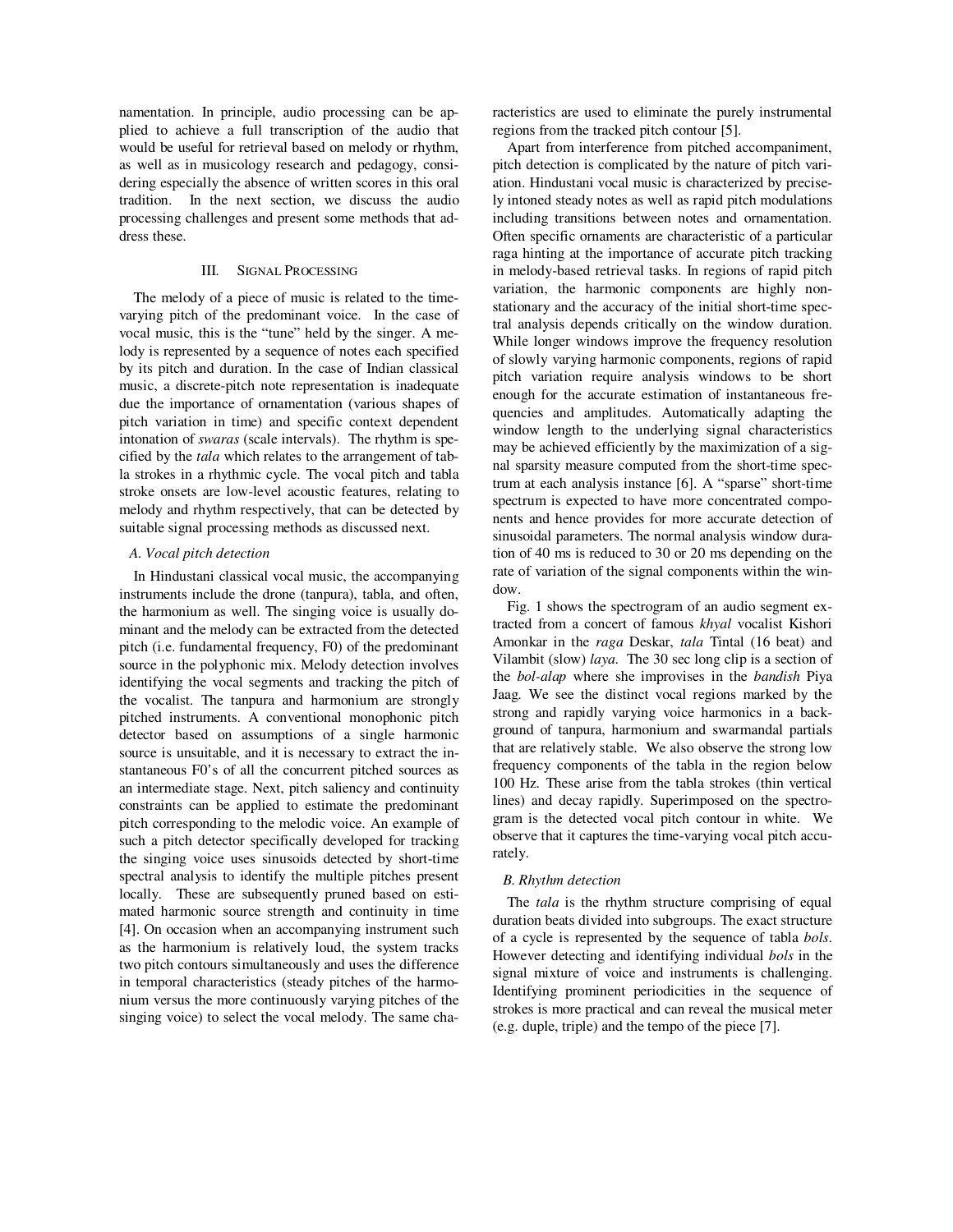

**Figure 1**. Top: spectrogram of an audio segment of "Piya Jaag" by vocalist Kishori Amonkar with superposed vocal pitch contour (the *mukhda* is in boxes); below: first beats of each sub-cycle of Tintal (S= *sam*) with aligned lyrics.

As mentioned earlier, in Fig. 1 the onsets of tabla strokes are visible as high energy vertical striations in the spectrogram. The onsets are most prominent in the higher frequency region due to the absence of strong vocal components here. The audio signal is filtered to retain the band [5000, 8000] Hz. The filter output power is subjected to a first-order difference and then half-wave rectified. The detected onsets correspond to the tabla strokes comprising the 16-beat Tintal cycle. The first beat (*sam*) is labeled "S". The remaining labels in Fig. 1 correspond to the first beat of each 4-beat sub-cycle. We see that the duration of the cycle is over 20 seconds, consistent with *vilambit laya* (slow tempo).

## IV. MELODY BASED RETRIEVAL

In the previous section, we considered the computation of the melodic contour from the audio signal. The continuous contour, an example of which appears in Fig. 1, captures completely the melodic dimension of the music piece. Thus information about the high level attributes of the music such as the scale or melodic mode (*raga*), characteristic phrases and the specific tune as well, are all contained in the melodic contour. In order to exploit this information for retrieval tasks, we need a suitable data representation that can be used in the appropriate similarity matching framework. As mentioned in Sec. 3, melody detection involves extracting the fundamental frequency (F0), measured in Hz, of the vocal source as it varies with time. The subjective perception of pitch however is related to the log of F0 so that a constant pitch change refers to a constant *ratio* of fundamental frequencies. Thus a musically relevant representation of the pitch time series is with respect to the logarithmic frequency scale where an octave is divided into 1200 equal intervals (known as cents).

In Western music, with its emphasis on discrete pitches and absolute tuning and relatively limited forms of ornamentation, the continuous pitch contour corresponds closely to a sequence of stable notes with discrete pitch values and durations. The discrete pitches constitute the equitempered scale with 12 semitones (100 cents apart) per octave. The musical score in symbolic notation is thus a near equivalent of the melodic contour and music retrieval tasks can operate at the level of symbolic string matching. In Indian classical music, on the other hand, symbolic notation proves inadequate to deal with tuning variations and complex ornamentation that are fundamentally linked to *raga* characteristics. Being an oral tradition, this aspect has not seriously hampered music education. However for the music retrieval task, there is a need for more complete data representations to be derived from the continuous pitch contour. In this section, we present three examples that illustrate the problem of data representation and similarity modeling for specific melodic matching tasks.

#### *A. Motif Identification*

An important section of the Hindustani *khyal* vocal concert centers around improvisation embedded within a raga-specific composition known as *bandish*. The singer elaborates within the raga's framework in each rhythmic cycle before returning to the main phrase of the bandish (*mukhda*) which acts like the refrain. The automatic detection of this repetitive phrase, or motif, from the audio signal would contribute to important metadata concerning the identity of the *bandish*. The *mukhda* is characterized by its melodic shape (and also its lyrics). A suitable representation of the melodic shape and a matching criterion can help to find music corresponding to a desired *bandish*.

Fig. 2. shows a few instances of manually labeled pitch contour segments (approximate duration 4 sec) corres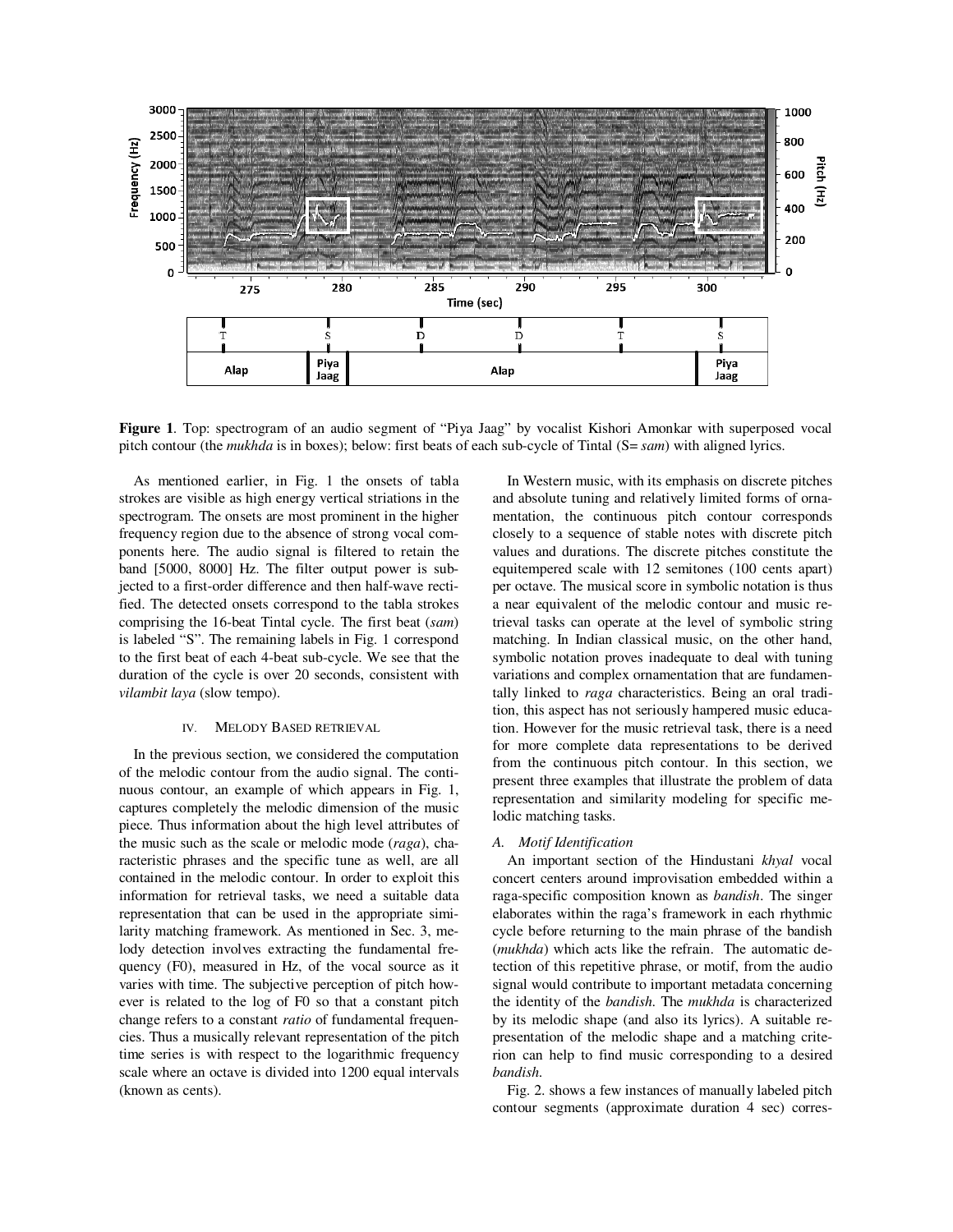ponding to the *mukhda* of "Piya Jaag", an audio segment of which recording appears in Fig. 1. The horizontal lines show the *swara* locations as determined from the *raga* and the tonic of the singer. The vertical lines indicate the beat locations in the 16 beat rhythmic cycle. We observe that the *mukhda* phrases are similarly aligned with respect to the rhythmic cycle. The onset of the syllable "Jaag" coincides with the *sam*, a characteristic that is strictly maintained providing certain bounds on the improvisation within a cycle. While the *mukhda* phrases correspond in theory with the note sequence [Da, Pa, Ga, Pa], we observe a high degree of variation in the attained melodic shapes across the different instances. The variability lies in both, relative durations of the syllables and the actual pitch values traversed between note locations. We seek a distance measure that takes a low value between the time series of pitch values corresponding to two *mukhda* phrases while clearly discriminating between *mukhda* and non-*mukhda* segments. A dynamic time-warping (DTW) based distance measure applied to the pitch time segments with local cost linked to pitch difference in cents above a threshold value (to account for imperceptible differences) shows promising results [8]. To reduce the search space, only segments that are similarly aligned with the underlying rhythmic structure are selected for distance computation with respect to the reference *mukhda* segment. The same method can be extended to the detection from audio of other phrases characteristic of a particular composition or *raga*.



**Figure 2**. Pitch contour segments of three instances of mukhda 'Piya Jaag' from the same concert. Bottom, left is a different phrase.

#### *B. Ornament Verification*

Apart from phrases, comprising a sequence of notes realized by a continuous pitch contour, ornaments constitute another important component of the melody. Ornaments are melodic shapes of relatively brief durations (within 0.5 sec or so), and range from simple glides between steady notes (*meend*) and oscillations (*gamak*) to a combination of the two, and more. Ornaments are an essential component of raga identity, and the correct rendition of an ornament is the mark of a well trained singer. It is useful to consider how the data representation and similarity matching methods of music retrieval may be applied in evaluation tools for music learning. In this application, we would be interested in evaluating the perceived similarity of a learner's rendition of an ornament to a reference version of the ornament.

Fig. 3 shows the pitch contour of an extracted audio segment corresponding to a particular transition between notes. The reference contour is obtained from a classical song rendered by famous playback singer Asha Bhonsle while the remaining contours are extracted from recordings of the same song by singers of different proficiency levels. The transition by the reference singer is achieved by an overall down-glide with superimposed oscillations where each oscillation corresponds to a note. While a trained musician would easily name the pitch intervals (*swara*) realized by the melodic contour, it is known that the precise interval (measured by either the mean or the range of an oscillation) varies widely from instance to instance within and across artists rendering the same composition. Through several pertinent examples from Carnatic music practice, Subramanian [9] demonstrates that the similarity lies in the overall melodic shape. Subjective listening tests involving musicians indicated that perceived similarity between the reference and a test segment is related to certain salient properties of the melodic shape such as the duration of the down-glide and the rate and amplitude of the oscillation [10]. The downglide is characterized by a  $3<sup>rd</sup>$  degree polynomial fit (shown as dashed curves in Fig. 3) and the oscillations, by the frequency and amplitude. The frequency of oscillation is more critical than the amplitude. A simple decision-tree classifier using the three shape features was successfully trained on subjectively labeled (good/medium/bad) sets of test singers' ornaments [10].



 **Figure 3**. A reference ornament pitch contour (top, left) rendered by singers of various proficiencies.

### *C. Raga Classification*

We consider the problem of detecting *raga* identity from a segment of a Hindustani classical music recording. A *raga* is not a fixed composition but rather a melodic framework. One important (even if insufficient) distinguishing attribute of a *raga* is the tone material (i.e. allowed *swara* or scale intervals) and their hierarchy. In